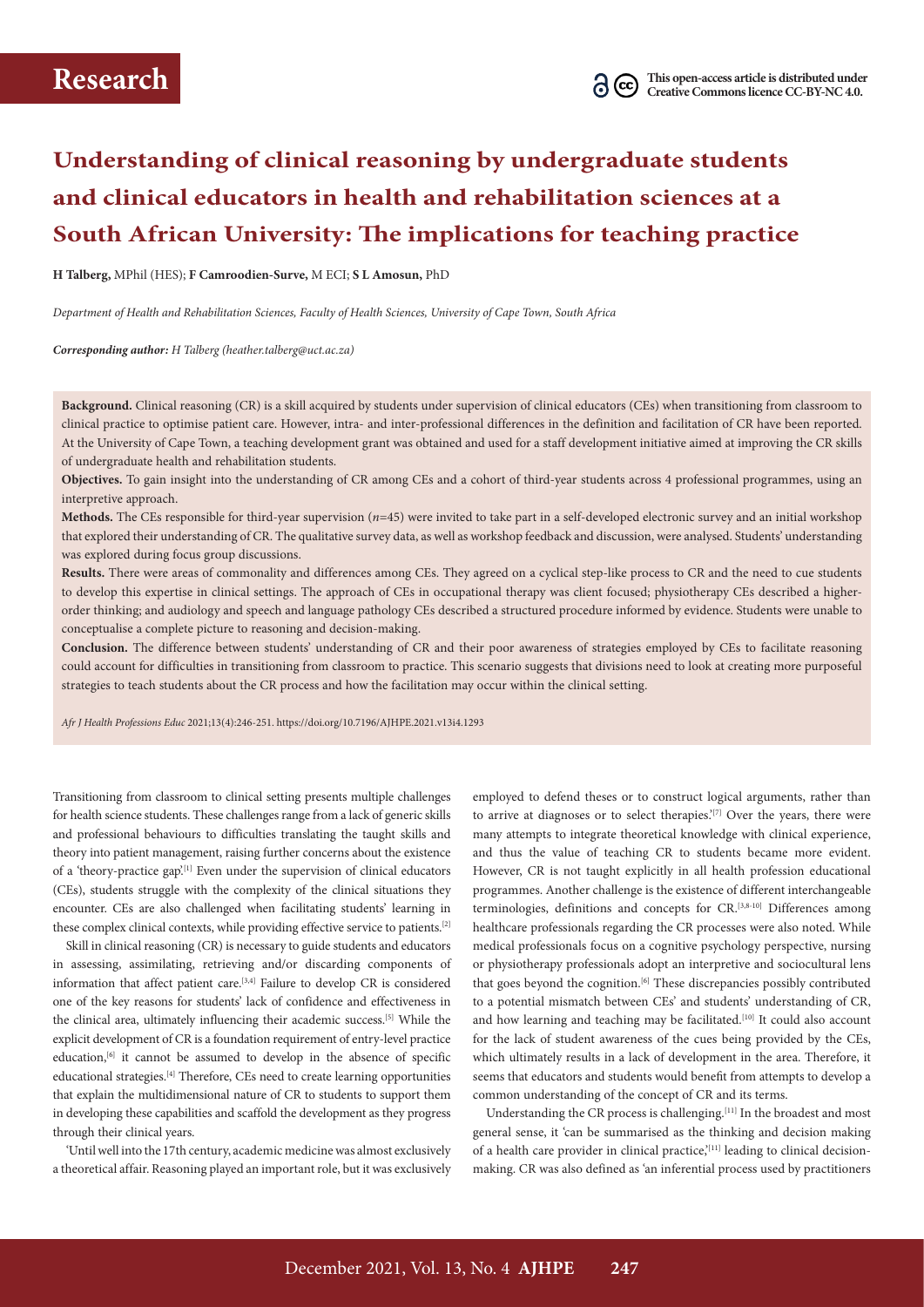to collect and evaluate data and to make judgments about the diagnosis and management' of patients' concerns.[12] It includes the application of cognitive and psychomotor skills based on theory and evidence, as well as the reflective thought process to direct individual changes and modifications in specific patient situations. Current research in CR suggests that the process of applying knowledge and skill, integrated with the intuitive ability to vary an examination or treatment based on reflection and interaction to achieve a successful outcome for an individual patient, separates expert clinicians from novices.

Teaching CR needs to be made tangible so that students can merge it into their own developmental processes in clinical practice,<sup>[13]</sup> utilising a range of capabilities – cognitive, metacognitive, social and emotional skills – during clinical decision-making.[6] Acknowledging that CR is a core competence of healthcare professional education in linking theory to practice, it is important to know if CEs create the necessary active learning environments for students to enhance CR.

At the University of Cape Town (UCT), the Department of Health and Rehabilitation Sciences (DHRS) offers 4-year undergraduate programmes in audiology, occupational therapy (OT), physiotherapy (PT) and speech and language pathology (SLP). The programmes are structured with the basic sciences and introductory profession-specific courses taught in the first 2 years. Limited clinical exposure is introduced in the second year, focusing on communication skills, clinical interviewing and basic examination skills. Students move to more independent practice in their third year and are exposed to a range of diverse clinical settings: hospitals, clinics, schools, non-governmental organisation (NGO)-run sites and old-age care facilities. During their fourth year, clinical hours are increased, with students working in tertiary care and complex environments. On-site clinical training is provided largely through CEs employed by the university.

Although there are some differences in the organisation of clinical education across the 4 undergraduate programmes, the students spend 4 - 6 weeks on each block placement. The CEs generally give 1 - 4 hours per week of individual facilitation to their respective students across their allocated sites. Working with clinicians or site personnel, CEs are required to optimise learning opportunities and ensure that student learning outcomes are met. Learning is enhanced through group teaching and peer-led sessions. Formative assessments are offered midway in a placement, and students' written portfolios create additional learning opportunities to facilitate growth and improvement before summative end-of-block assessments.

Although not always stated explicitly, developing CR is one of the key goals of clinical teaching.<sup>[13]</sup> Yet, CR as a concept is not formally taught in undergraduate programmes in the DHRS, except in OT. The two main steps in the CR process involve gathering and analysing information (diagnostic reasoning) and deciding on therapeutic actions specific to a patient's circumstances and wishes (therapeutic reasoning).<sup>[13]</sup> Differences have been reported in the thinking processes between 'expert' and 'novice' healthcare practitioners. In the context of student training in the DHRS, CEs are the expert healthcare professionals, while the students attempting to merge classroom theory with clinical reality are the novices. Two questions emerged from this scenario: (*i*) How is CR being taught in the DHRS at UCT?; and (*ii*) Are the differences in teaching of CR part of the barrier in students' inability to integrate their theoretical knowledge into clinical practice?

To respond to these questions, the DHRS applied for and obtained a teaching and development grant (TDG) from the Department of Higher

Education and Training in 2014 to address the difficulties that students experience in transitioning from their second year to their third and fourth clinical years – moving from a theoretical to a more clinical paradigm. The broad purpose of the grant was to observe teaching practices in clinical courses, develop improved teaching strategies among CEs across the 4 different programmes and work at improving student performance in profession-specific clinical courses. A staff development initiative was conceptualised, which was aimed at developing an educational approach to teaching CR to students across the 4 professional programmes in the DHRS. It was hypothesised that the developed framework will improve the experiences of students in their integration of theoretical knowledge into clinical practice.

To achieve this outcome, the TDG-funded programme undertook the following 5 key activities over a 3-year period:

- The collection of baseline data on: (*i*) the understanding of students and CEs regarding CR; (*ii*) teaching strategies used by CEs to facilitate students' CR; and (*iii*) challenges faced by CEs in developing CR.
- The training of CEs through workshops on CR, identifying the challenges students encountered and to target strategies to facilitate reasoning.
- Informing students of the teaching strategies, followed by evaluating the awareness of the use of these strategies in the clinical setting.
- Monitoring and evaluating the impact of the developed framework.
- Development of a training tool for CEs regarding CR.

This article draws on some of the survey information obtained in the collection of baseline data, the initial facilitated workshop with third-year CEs and the focus group discussions with third-year students. It aims to:

- Provide insight into the initial understanding of CR among CEs across divisions.
- Provide insight into the initial understanding of CR among third-year students across the 4 undergraduate professional programmes in the DHRS.
- Discuss differences and similarities in the understanding of the CR process between CEs and students and the implications thereof.

It is assumed that if CEs and students share similar views or have an awareness of each other's perceptions of CR, the education process is likely to be more effective.

### **Methods**

At the start of the project, a decision was made to investigate third- and fourth-year students and CEs separately. It was presumed that there would be different issues raised in the different years, possibly requiring different facilitation. Hence, only third-year students and CEs were included in this phase, with the hope of repeating the process for fourth-year students at a later stage. All the CEs involved in teaching of third-year students in the 4 professional programmes (*n*=45) were invited to take part in a selfdeveloped electronic survey that was conducted via Survey Monkey. The researchers, some of whom had CE roles, were excluded from the data collection process. The questionnaire was developed with the assistance of the Education Development Unit (EDU), taking into account the overall outcomes of the project. This review provided some validation of the questionnaire, and all stakeholders reached agreement regarding the relevant questions. There was no piloting process, and all information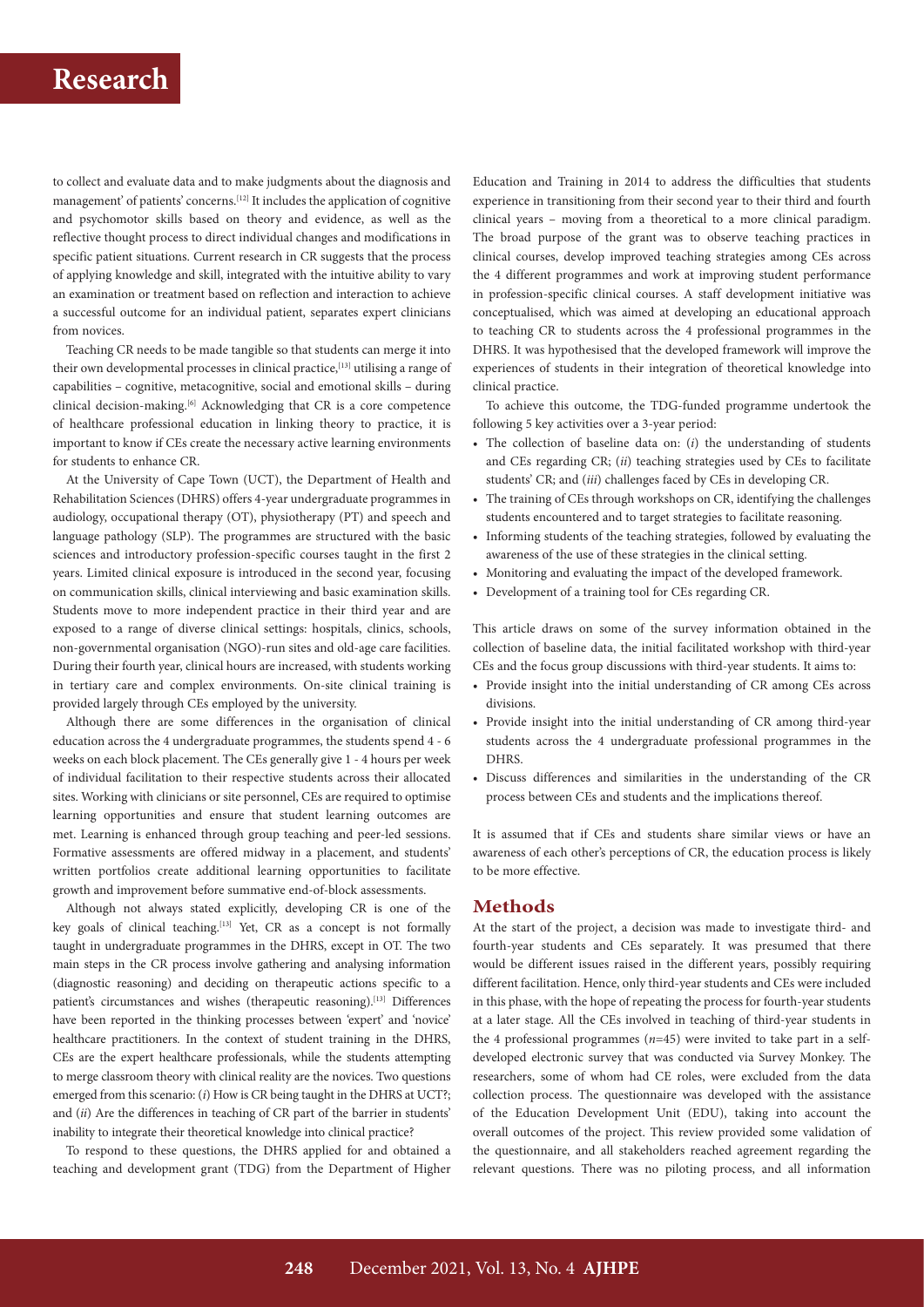obtained was used. Informed consent was obtained from the CEs before the administration of the survey questionnaire, which was completed anonymously. The first part of the questionnaire sought information regarding the CEs' clinical teaching experience and expertise, formal teaching education and years of professional experience. Three open-ended questions were then posed:

- What is your description of CR?
- How would you facilitate CR with a student who struggles with the integration of theoretical knowledge in clinical practice?
- What are the main problems associated with enhancing CR in third-year students entering clinical practice?

A response rate of 35.5% (*n*=16) was achieved, comprising 7 PTs, 4 OTs, 3 audiologists, and 2 SLPs. The qualitative data were extracted by an independent assistant and core phrases highlighted for analysis by the researchers.

This baseline survey information was explored further in a facilitated workshop for third-year CEs. Of the CEs invited, 24 attended. CEs were provided with literature on various forms of CR and small-group interdisciplinary discussions on types of CR introduced. CEs were then encouraged to reach consensus on their own understanding of the process of CR and what steps students ultimately would need to go through and understand when working with clients for successful outcomes. These conclusions are presented in the results section. Discussions on strategies and problems encountered in the CR facilitation process were tabled and formed the basis for subsequent workshops. These discussions are not within the scope of this article.

Purposeful sampling was used to recruit third-year students in audiology, OT, PT and SLP for focus group discussions around the topic of CR. The recruitment invitation was sent through the university's electronic communication site (VULA) on the individual clinical pages of each of the 4 academic programmes. Separate focus groups were also planned for each discipline, as it was important to appreciate each discipline's understanding of CR, as well as how each discipline experienced the teaching of CR. All 175 registered third-year students were eligible to participate. Of these, 9 PT, 5 OT and 4 SLP students and 1 audiology student participated. The response rate was very low, probably because the timing was close to the end of academic year examinations. Consequently, a single focus group discussion was held for each of the 3 professional programmes, i.e. OT, PT and SLP. The audiology student was interviewed separately.

Students were informed of the purpose of the study and signed informed consent forms, as well as a confidentiality agreement before participation. The groups were audio-taped and facilitated by a CE from a professional discipline different to that of the students in their group. This was to avoid any preconceived bias with regard to how teaching happened in that specific discipline, and to ensure that students would feel more open to discussion by not 'knowing' the facilitator. Each group was asked the same 3 core questions: • What is your understanding of CR?

- 
- What are the difficulties you experience with CR in practice?
- How do you pick up CR cues given by the CE?

However, the depth of discussion could develop at the discretion of the facilitator. These questions aligned to the questions asked in the initial survey of CEs. The findings of the first question are reported in this article.

The audio-recording of each focus group discussion and interview was transcribed and analysed as a single case.<sup>[10]</sup> An inductive approach was used to analyse the transcription. The principal investigator did an initial analysis, highlighting the core findings. The researchers then worked in pairs to further discuss, analyse and define key areas in line with the research focus. For the purpose of this article, 2 authors again reviewed the core data. Where there were differences in opinion or interpretation, the third author was approached to assist in reaching a consensus.

#### **Ethical approval**

Ethical approval (ref. no. HREC/REF 693/2014) to use the information in the first phase of the project for research purposes, was obtained from the Human Research Ethics Committee, UCT.

## **Results**

#### **Survey of clinical educators**

The educational profiles of the CEs are presented in Table 1. The average years of experience as a CE at UCT was 6.9 (2 - 30) years. CEs spent an average of 6 hours per week in direct supervision of the students. The sites where CEs were mostly deployed for clinical supervision are presented in Table 2.

### **Clinical educators' description and understanding of clinical reasoning**

The PTs described CR as a 'higher order thinking process in the clinical setting', highlighting the concepts of 'gathering information, interpreting and creating hypothesis, utilizing information as part of an intervention, and then reflection on outcomes'. One of the CEs described CR as '… the process used to make sense of all the information gathered on a patient and then how to use the information to identify and analyse (by linking theory to observations) the patient's problems, plan and implement an appropriate intervention and re-evaluate the outcome, using reflection'.

The OTs had a clear theoretical construct of CR, framing it in terms of whether it was 'procedural, narrative, conditional etc.', talking about 'conscious cognitive application and procedural categories of thinking about

| Table 1. The educational profile of clinical educators $(N=16)$ |                |  |  |
|-----------------------------------------------------------------|----------------|--|--|
| Profile                                                         | Response, n    |  |  |
| <b>Educational qualifications</b>                               |                |  |  |
| <b>BSc</b>                                                      | 9              |  |  |
| <b>MSc</b>                                                      | 5              |  |  |
| PhD                                                             | $\overline{2}$ |  |  |
| Had prior teaching or educational training in the form of       | 11             |  |  |
| short courses                                                   |                |  |  |
| Had prior training specific to clinical reasoning               | 6              |  |  |

**Table 2. Sites where clinical educators were mostly deployed for supervision of third-year students**

| Primary site of clinical supervision | Response, n    |
|--------------------------------------|----------------|
| Tertiary hospitals                   | $\overline{A}$ |
| District hospitals                   | 6              |
| Community healthcare facilities      |                |
| Schools                              | $\overline{A}$ |
| Non-governmental organisations       |                |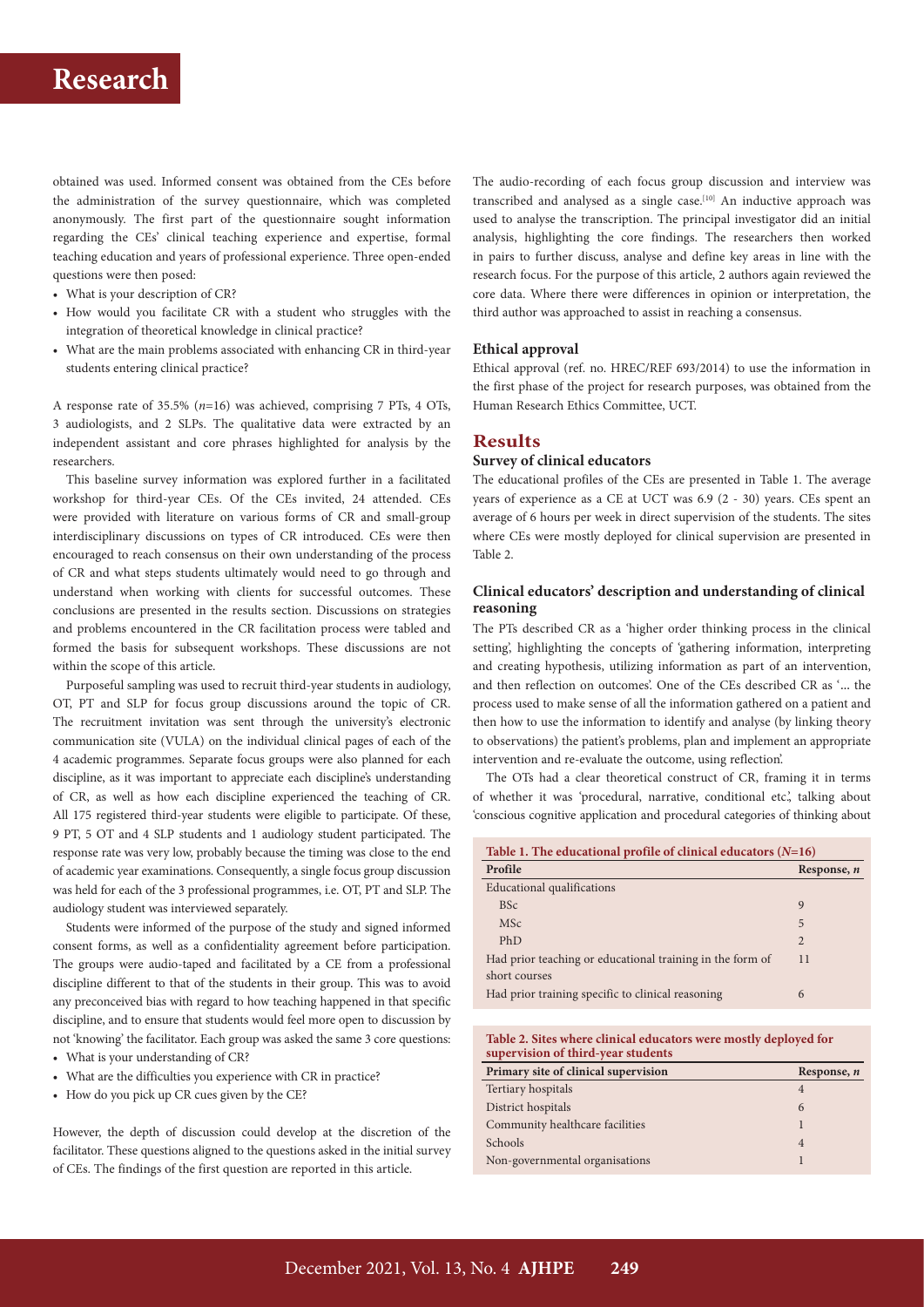thinking'. None of the other disciplines framed the process using theoretical terminology. The other noticeable feature regarding OT decision-making was that it was very client focused, using information on the clients' circumstances and values to support their reasoning.

The audiologists' CEs seemed to have the most procedural approach to decision-making, speaking about collecting information in a 'structured way' and being guided by clinical protocols and diagnosis in management.

The SLP CEs described CR as 'the process that a person uses to formulate an opinion on management of a case'. SLPs also referred to using the theoretical knowledge to assist clinical decision-making.

#### **Workshop 1 for clinical educators**

Twenty-four CEs completed the first workshop and agreed to have their comments and opinions recorded for study purposes. They all indicated an improvement in their own understanding of CR after the workshop (Table 3).

Most participants agreed that workshop 1 gave them new insights into the process of CR and that it confirmed their pre-existing ideas about CR (Table 4).

Through discussion, there was disciplinary agreement that CR is a comprehensive, cyclical process. This was elaborated on by all participating CEs to create a 4-step concept of the CR process (Fig. 1).

The first step involved **gathering** of information, which occurred in multiple

| Table 3. Clinical educators' levels of agreement after workshop 1<br>(third year) |                                           |                                      |  |  |
|-----------------------------------------------------------------------------------|-------------------------------------------|--------------------------------------|--|--|
|                                                                                   | Workshop gave me<br>new insights into the | Workshop affirmed<br>my pre-existing |  |  |
| Level of                                                                          | process of clinical                       | ideas about clinical                 |  |  |
| agreement                                                                         | reasoning                                 | reasoning                            |  |  |
| Disagree                                                                          | $\Omega$                                  | $\Omega$                             |  |  |
| Neutral                                                                           | $\overline{2}$                            | 3                                    |  |  |
| Agree                                                                             | 12                                        | 11                                   |  |  |
| Strongly agree                                                                    | 10                                        | 10                                   |  |  |
| Total                                                                             | 24                                        | 24                                   |  |  |

#### **Table 4. Clinical educators' ratings of their levels of knowledge before and after workshop 1 (third year)**

**Please use a scale of 0 - 5 to** 

| rate your knowledge before          |                   |           |                   |
|-------------------------------------|-------------------|-----------|-------------------|
| and after the workshop              | <b>Before the</b> | After the |                   |
| $(1 = I$ know nothing about this;   | workshop          | workshop  | <b>Difference</b> |
| $5 = I$ understand this completely) | (average)         | (average) | (average)         |
| Clinical reasoning (as a general    | 3.4               | 4.3       | 1.0               |
| concept)                            |                   |           |                   |
| Steps in the clinical reasoning     | 2.8               | 4.1       | 1.3               |
| process                             |                   |           |                   |
| Hypothetico-deductive reasoning     | 2.4               | 4.0       | 1.6               |
| Reasoning based on pattern          | 3.0               | 4.1       | 1.1               |
| recognition                         |                   |           |                   |
| Narrative reasoning                 | 2.6               | 4.1       | 1.6               |
| Procedural reasoning                | 2.9               | 4.1       | 1.2               |
| Interactive reasoning               | 2.7               | 4.1       | 1.5               |
| Conditional reasoning               | 2.5               | 4.0       | 1.5               |
| Pragmatic reasoning                 | 2.5               | 4.1       | 1.6               |
|                                     |                   |           |                   |

ways. It drew on reading, listening and visual cues relating to a specific client and context. Many CEs perceived this as the integration and/or application of their theoretical knowledge into clinical practice. Step 1 led to step 2, where, after appropriate clinical assessment, **interpretation** of the gathered information allowed them to generate a working hypothesis or diagnosis. The interpretation **was used** in step 3, which involved the management of the client. These first 3 steps happened logically, as treatment decisions linked to theory and knowledge that were gained through experience. Decisions were then prioritised for maximum effect. In step 4, overall effectiveness was constantly monitored through **reflection** and outcome measures.

### **Students' focus groups**

Data from students revealed that there were differences in their understanding of CR. The PT students  $(n=7)$  struggled to voice a clear definition or understanding of CR. They focused mostly on their relationships with the CEs, and how this either facilitated or hindered their learning on clinical block placements:

'Strategies that do work, having a good relationship, supervisors who are really patient, who are willing to help, knowledgeable, available and just approachable to be honest.'

The students' responses showed their lack of awareness of strategies employed by their CEs to guide them, as they considered the questions posed by their CEs as a hindrance rather than a facilitator of the CR process:

'You need to be able to go to your supervisor and say "I've clinically reasoned to come to this conclusion of what I'm doing" and then to be able to say that that's right and that's wrong or just guide you on the right path, um, instead of asking further questions and being like why did you think, you've got the answer there, you know what I mean. Be more straightforward.'

The SLP students (*n*=4) described CR as transference of knowledge obtained in the classroom, accessing evidence, considering contextual relevance and being able to formulate an intervention plan. There was a strong



*Fig. 1. The 4-D model of appreciative inquiry.[1]*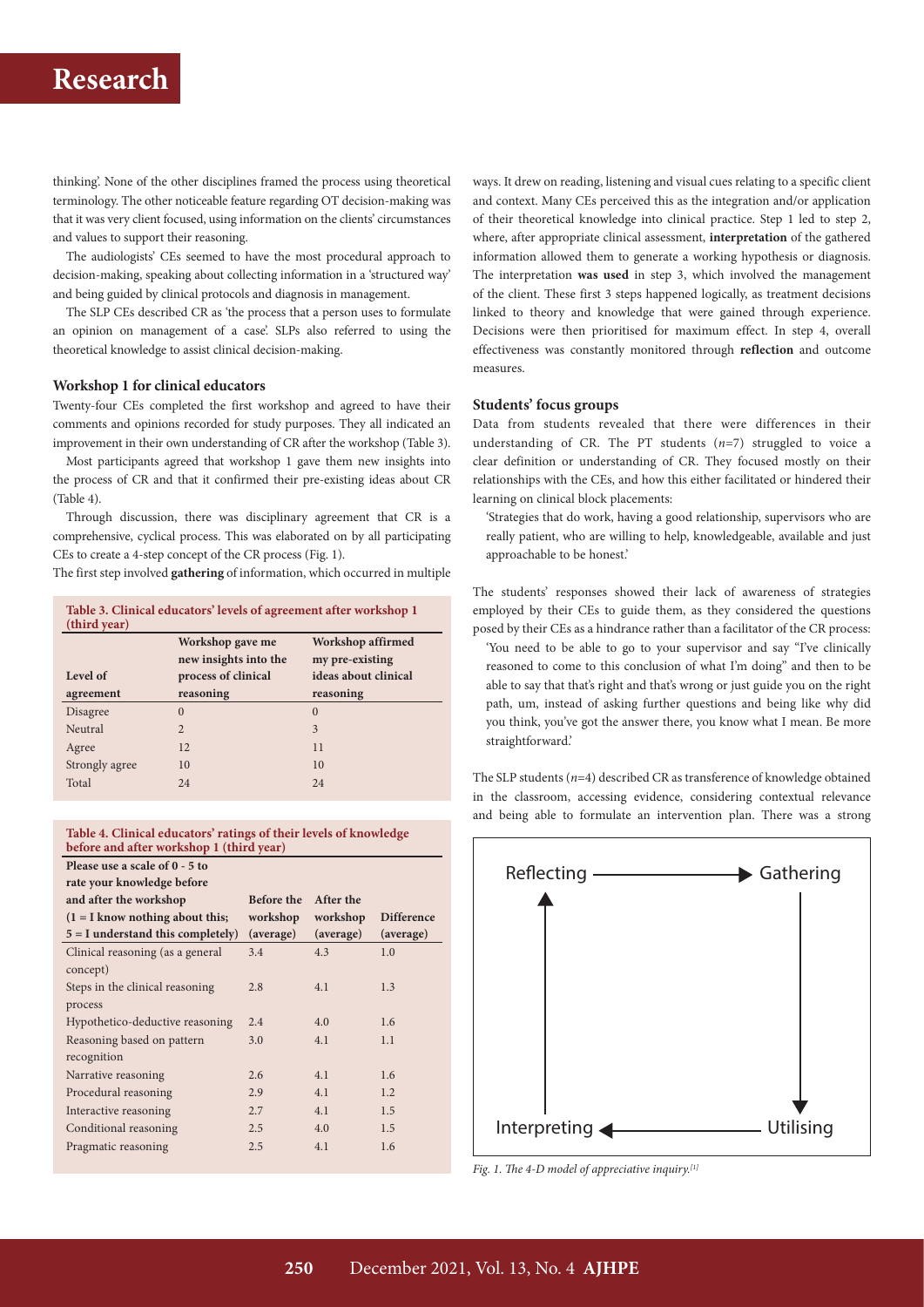emphasis on the importance of supporting their practice with the literature/ evidence. They seemed to understand that in addition to the evidence that was required, you had to think and reason about whether it was relevant to context and that this process defined reasoning:

'You still have to take whatever information you have and make it patient specific.'

'Um and what I've seen as well is that clinical reasoning can be something that can actually come out of the clinical setting and that particular type because for instance if today I plan that I'm going to do aim A because Joseph Duffy [name of author in the literature] did it and he found that it works for patients with aphasia and I find that with my patient it doesn't work well because of the context that I'm in. If I restructure whatever he said and do it in a way that is context specific and tailored for my patient, I can write it down with the rationale that is backed by Duffy's evidence.'

One of the audiology students saw CR as a more procedural process. Situations that differed from the regular caseload could not be easily reasoned through, leaving students unable to make decisions about assessment and treatment:

'They are going to feel uncomfortable when you test the ear, so I wasn't prepared for that. I think it was only mentioned once or twice in my course so when I actually assessed this patient, I was quite flustered because I didn't really know what to do.'

The OT students  $(n=5)$  saw CR as the ability to problem solve, reflect in action and evaluate in hindsight. One student commented:

'It kinda got, like why did you do that, and I had to think about why they did that, … and just be forced to go, this is why I did this, this is why I did that.'

#### Another OT student stated:

'Reflection is a big part of it, um, which we obviously did throughout our blocks and also like you, clinical reasoning happens while you [are] doing a session so, in action or out of action.'

The OT students displayed a theoretical knowledge of reasoning strategies and approaches, which was different to that of the other students. However, although they grasped the idea, they did not draw out the process as comprehensively as the CEs, and did not describe all the steps they would go through in the decision-making process.

### **Discussion**

Over a 3-year period, several TDG-funded key activities were carried out to address the difficulties that undergraduate students in the DHRS at UCT experience in transitioning into the clinical years of their education programmes. This article reports on the initial stages of the activities, which aimed to gain insight into the understanding of CR among CEs and students.

According to the literature, there were discrepancies among CEs regarding basic CR terms,[8,9] and there seemed to be initial differences in the focus of the description of CR among the CEs of the different disciplines that took part in the baseline survey. The PTs focused on the process that required a higher-order thinking in the clinical setting. The OTs framed their description as client focused. The CEs for audiology and SLP focused on structured procedure that was informed by evidence from the literature. However, through a workshop process, it became clear that, although the naming of the CR type or core descriptors may have differed, there was an underlying agreement that CR is a cyclic step-like process, whereby information is obtained, processed, used and reflected on to provide the best care for clients.

In contrast, students did not portray the same understanding of the CR process. Unlike some students who perceived CR as an instrumental, clinician-centred process that is dependent on knowledge and context,[10] PT students linked CR to relationships with CEs and how they could facilitate or hinder learning. For OT students, their understanding was related to the process of identifying the problems that were most important to the patient.[12] Students in audiology and SLP would require clinical decision-making skills when appraising the available evidence in an effort to select the most appropriate treatment.  $\left[ 12\right]$ 

The data showed that there is a gap between CEs and students' perceptions of the process of CR and the components that need to be in place for reasoning to develop.<sup>[11]</sup> Educators seem to share a common understanding of the components of the reasoning process and can define the steps involved. However, it is apparent that they see this as a cyclical process, where one step leads to another, drawing on multiple cues and information.[4] Students, however, do not seem to grasp the entirety of the process or note when CEs are trying to develop their CR. They recognise parts of what is required, but do not seem to easily put it all together. This process may be developmental in nature, changing as they progress through the clinical years, moving from novice to more independent practice.

Even the OT students, who had the strongest sense of what reasoning relied on and could label the types of reasoning strategies they needed to use, did not break the process down as succinctly as the CEs or note the cues used by CEs to facilitate CR. They are formally taught reasoning strategies as part of a preclinical course, which clearly puts them ahead of the other disciplines in recognising aspects needed for CR.

Perhaps the best alignment between CEs and students was in the audiology discipline, where procedure seemed to be key. This alignment could speak to the nature of the work that audiologists are involved in, especially at a thirdyear level. However, this observation cannot be generalised.

#### **Study limitations**

The sample size, particularly of students, provides a limited view of the topic. Unfortunately, the long-term intention to complete focus group discussions with fourth-year students, which may have added deeper insight into the understanding of CR development across clinical years, was not feasible within the period of funding. This remains an area for investigation.

### **Conclusion**

CR is a complex, learnt process that needs to be explicitly taught and guided in the clinical setting. There are inter-disciplinary differences among CEs in defining CR across the health and rehabilitation sciences. This speaks to the different scopes of the professions within clinical contexts. However, when probed, all the disciplines recognised the complex cyclic nature of the process, which relies on multiple cues and inputs for success. Of concern are the differences between CEs and their students. This leads to students potentially missing key cues from CEs guiding them through the CR process and a lack of awareness that the CE is stimulating the process. This